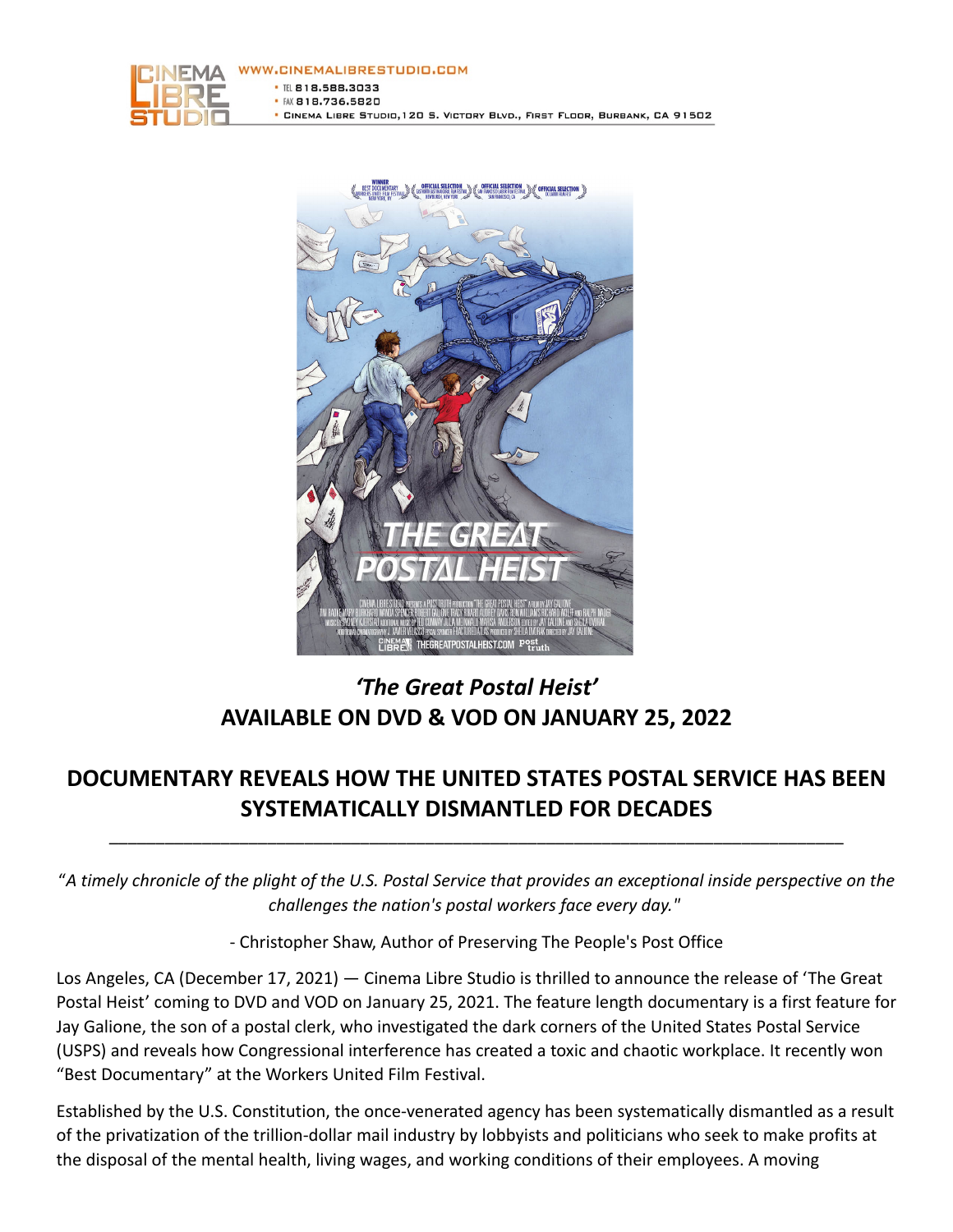indictment of the toxic culture and push to downsize, the eye-opening documentary chronicles the journey of postal workers, with insights from experts including consumer advocate Ralph Nader and economist Richard Wolff.

*Workers are routinely fired, suspended, held out, starved as a disciplinary tool on the part of the management. Most working-class people can't sustain a single paycheck, much less waiting for months for a grievance to be heard by an arbitrator or a panel… After the privatization of postal in presorting and sorting processes, they leave the delivery payment to the public and let the customers pay the most." – Robert Hickey, Professor of Industrial Labor Relations, Queens University*

### *"In this postal culture, you're the enemy if you speak up... The USPS also manipulate and fabricate the actual number in order to make big money." – Mary Burkhard, former USPS Sales Manager*

'The Great Postal Heist' leads with the personal story Galione's father, a 30-year postal clerk who was harassed, threatened, and fired for standing up for fellow employees. "In July of 2020, postal workers were prevented from working overtime and making late and any extra trips, even though the people depend on them for deliveries of medicines and mail-in ballots," said Galione. "Although the active dismantling of equipment and assets, which accelerated under Postmaster General Louis Dejoy's leadership, was temporarily halted before the election, he made it clear that the controlled demolition will resume after November 2020."

It is broadly known that current Postmaster General Louis DeJoy, appointed by Donald Trump, has significant conflicts of interest because of his and his family's investments in a number of companies closely tied to the U.S. Postal Service. In March 2021, DeJoy unveiled the largest rollback of consumer mail services in a generation, part of a 10-year plan that includes longer first-class delivery windows, reduced post office hours and higher postage prices.

A recent exposé by the Center for Public Integrity revealed that carriers are reporting that the overtime isn't reflected in their checks as is explained in the documentary. In fact, thousands of managers have been caught illegally changing timecards due to pressure from their superiors to reduce the budget. This wage theft is pushing postal employees to quit, leaving the USPS more strapped than ever before. With the holidays in full swing, the Center for Public Integrity reports that many mail carriers worry about receiving overtime for holiday hours.

The Great Postal Heist is directed and produced by Jay Galione, a graduate of NYU Tisch School of the Arts who pursued his film career in Los Angeles before relocating to the Hudson Valley, New York where he serves as Senior Video Producer for Omega Institute for Holistic Studies. Jay was the editor of the feature film MI AMERICA for HBO and has produced and edited documentary content for other television networks including ABC, FOX, ION, and BRAVO.

The film is produced and edited by Sheila Dvorak of Post Truth media, a musician, filmmaker, and activist. Her film credits include independent feature films CHILDREN OF INVENTION and ARMLESS which premiered at the Sundance film Festival, and the documentary SEE WHAT I'M SAYING: THE DEAF ENTERTAINERS which premiered at the Egyptian Theater in Los Angeles and screened in theaters nationwide. Her band Sheila Dee and the Dazzlers released their first album, "Has to be Real", in 2019, and the song "Happening" appears in the credits of THE GREAT POSTAL HEIST, calling on the American public to rise up and take part.

'The Great Postal Heist' has a running time of 96 minutes, is not rated and is heading to DVD and VOD (Vimeo) on January 25, 2022 with additional platforms to follow (Google, Apple, Vudu, Tubi).